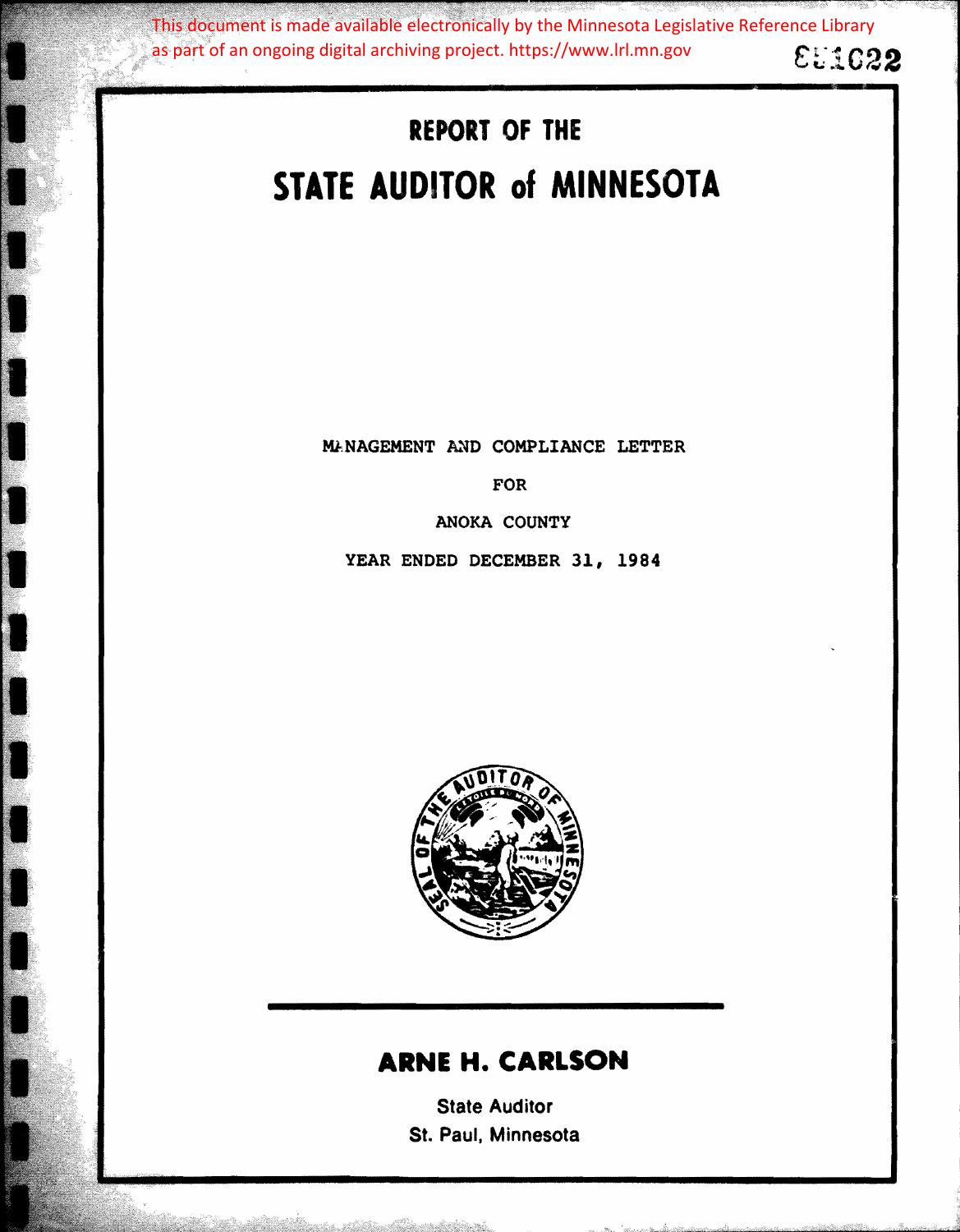# AUDITOR'S REPORT ON INTERNAL ACCOUNTING CONTROL, MANAGEMENT PRACTICES, AND COMPLIANCE

**AND** 

## AUDITOR'S COMMENTS ON COMPLIANCE FOR CIRCULAR A-102, ATTACHMENT P AUDITS (SINGLE AUDIT)

**FOR** 

ANOKA COUNTY

F

宏彦

YEAR ENDED DECEMBER 31, 1984

ARNE H. CARI : ON **State Auditor** Saint Paul, Minnesota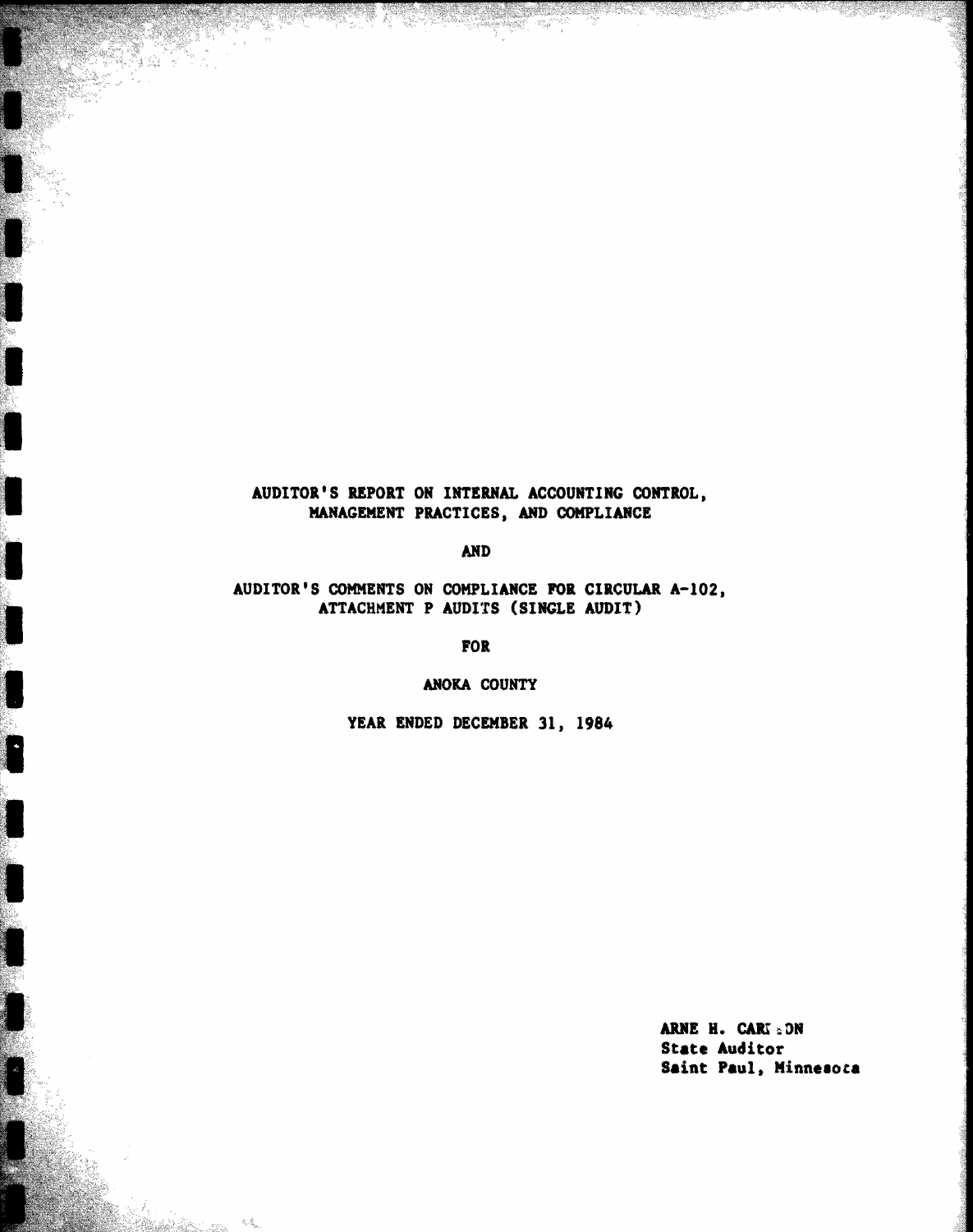

**ARNE H. CARLSON STATE AUDITOR** 

# **STATE OF MINNESOTA**

OFFICE OF THE STATE AUDITOR SUITE 400 **555 PARK STREET** SAINT PAUL 55103

October 22, 1985

The Honorable Albert A. Kordiak, Chairman Board of County Commissioners Anoka County Courthouse Anoka, Minnesota 55303

We have examined the financial statements of Anoka County as of and for the year ended December 31, 1984, and have issued our opinion thereon dated May 29, 1985. This letter resulting from part of that examination is organized into sections on internal accounting control, compliance, management practices, and previously reported items resolved.

#### INTERNAL ACCOUNTING CONTROL

As part of our examination, we made a study and evaluation of the system of internal accounting control of Anoka County to the extent we considered necessary to evaluate the system, as required by generally accepted auditing standards and the standards for financial compliance audits contained in the U.S. General Accounting Office's Standards for Audit of Governmental Organizations, Programs, Activities, and Functions. For the purpose of this report, we have classified the significant internal accounting controls in the following categories:

> Revenues/receipts Expenditures/disbursements **Payroll** Property taxes Cash management Welfare eligibility

Our study included all of the above control categories. The purpose of our study and evaluation was to determine the nature, timing, and extent of the auditing procedures necessary for expressing an opinion on Anoka County's financial statements. Our study and evaluation was more limited than would be necessary to express an opinion on the system of internal accounting control taken as a whole or on any of the categories of controls identified above.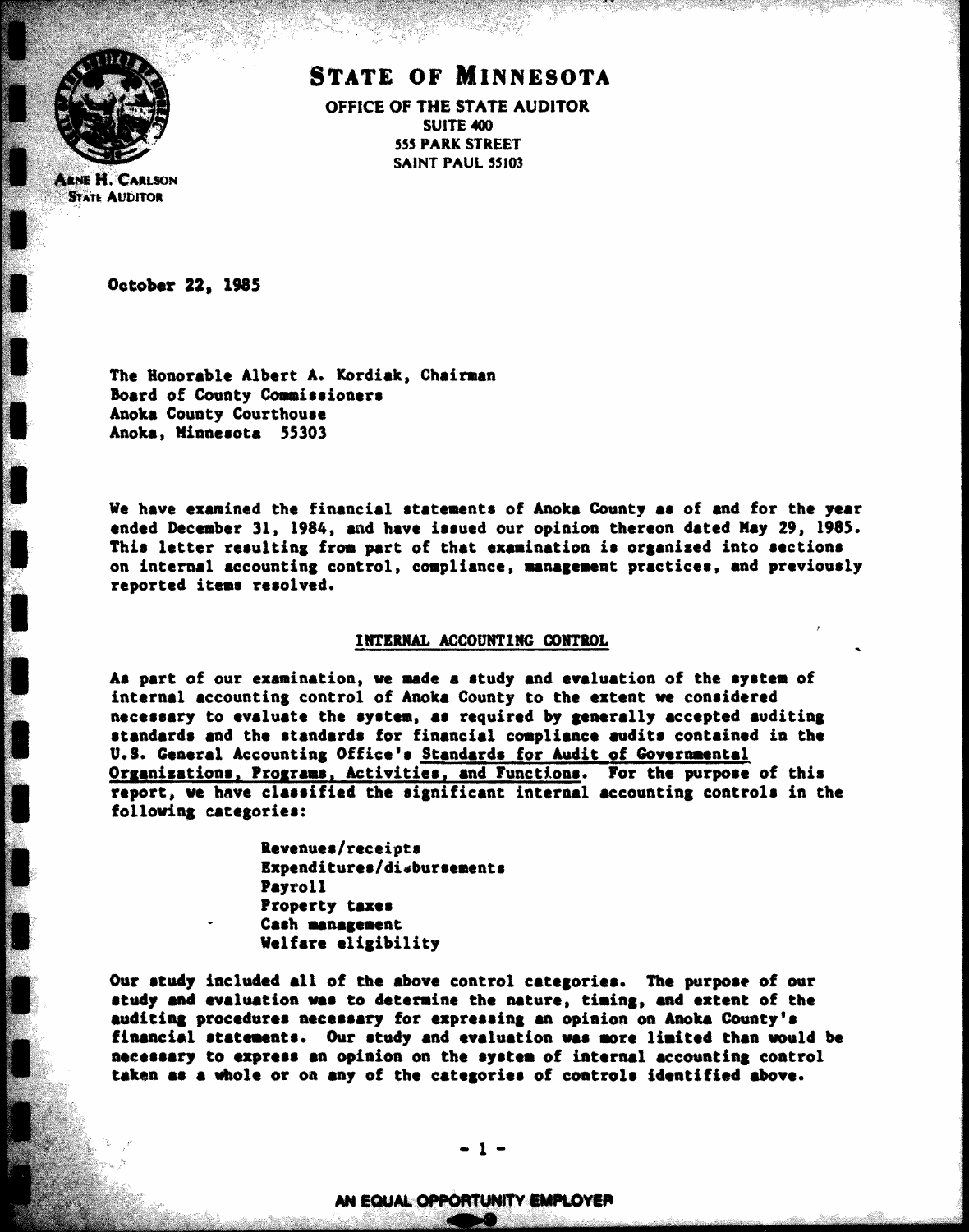The management of Anoka County is responsible for establishing and maintaining a system of internal accounting control. In fulfilling this responsibility, management must make estimates and judgments that assess the expected henefits and related costs of control procedures. The objectives of a system are to provide reasonable, but not absolute, assurance that:

- assets are safeguarded against loss from unauthorized use or disposition,
- transactions are executed in accordance with management's authorization, and
- transactions are recorded properly to permit the preparation of financial statements in accordance with generally accepted accounting principles.

Because of inherent limitations in any system of internal accounting control, errors or irregularities may occur and not be detected. Also, projection of any evaluation of the system to future periods is subject to the risk that procedures may become inadequate because of changes in conditions or that the degree of compliance with the procedures may deteriorate.

Our study and evaluation made for the limited purpose described in the second paragraph will not necessarily disclose all material weaknesses in the system. Accordingly, we do not express an opinion on the system of internal accounting control of Anoka County taken as a whole or on any of the categories of controls identified in the second paragraph. However, our study and evaluation disclosed no condition that we consider to be a material weakness.

#### COMPLIANCE

We reviewed compliance with certain statutes, bylaws, administrative rules, and state and federal grant regulations and contracts that we deemed necessary. The review did not include all possible regulatory provisions which may be applicable, and was not intended to provide assurance of full compliance with all regulatory provisions. However, we noted the instances presented below of noncompliance with the provisions reviewed. Auditor's comments on compliance for Attachment P audits are on page 5.

 $\mathbb{R}$ .

#### ITEM ARISING THIS YEAR

#### Cash Deficits

The County had three funds with cash deficits at December 31, 1984.

| Federal Job Training Special Revenue Fund | 2.969  |
|-------------------------------------------|--------|
| <b>Ice Arena Enterprise Fund</b>          | 82,447 |
| Tenth Judicial District Agency Fund       | 68,549 |

When disbursements were made from these funds, cash from other funds was used to make payments. Minn. Stat. 5 385.04 states in part, ". . . every warrant shall be paid only from the cash on hand in the fund from which it may be properly payable."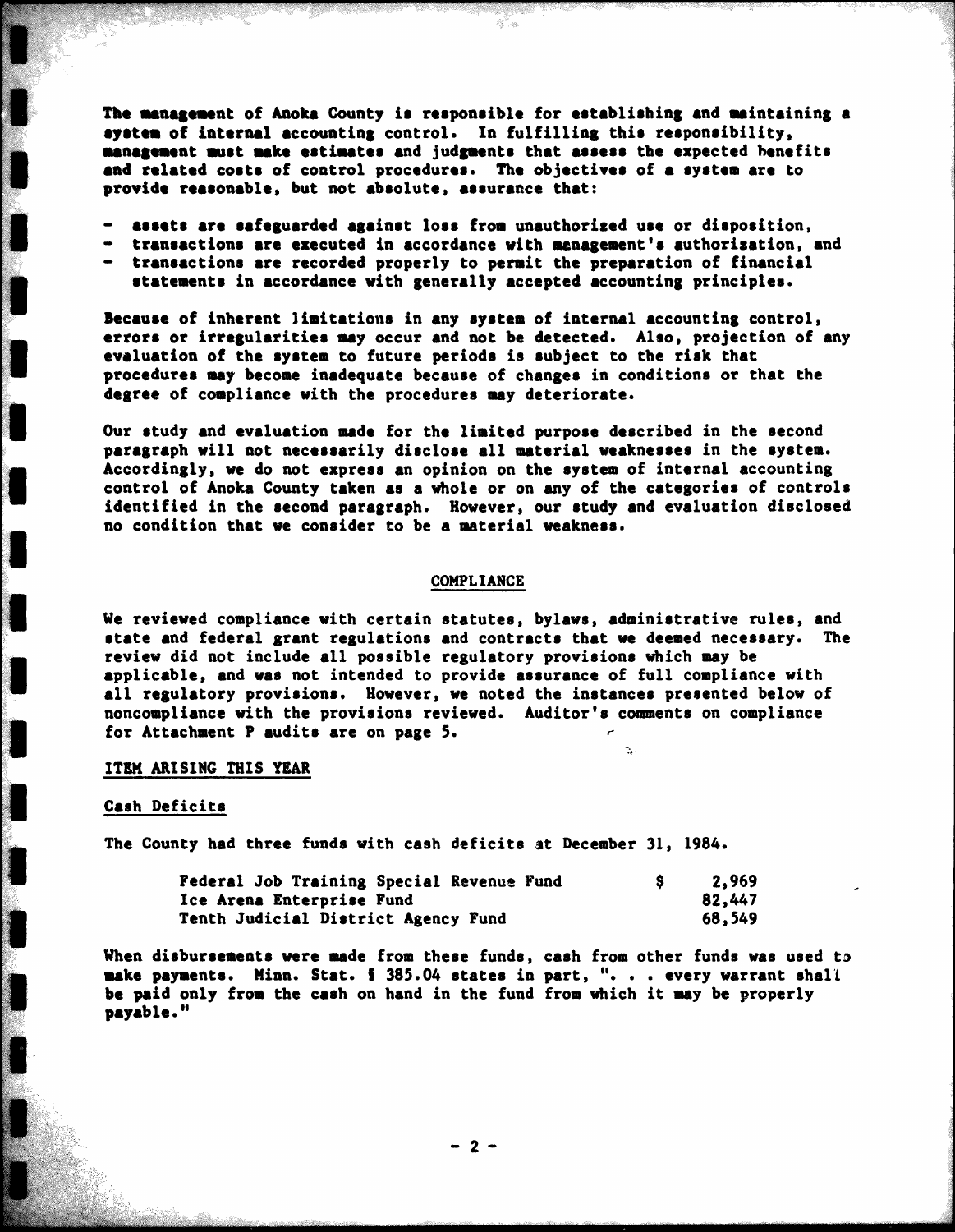We recommend the following procedures be implemented to ensure there is sufficient cash in the fund before disbursements are made.

- The County-Treasurer and Accounting Department should develop a daily cash balance monitoring system that gives cash balances by fund. This system should identify the funds with insufficient cash to meet disbursement demands.
- 2. The Treasurer should follow Minn. Stat. § 385.32 and make temporary transfers from funds with adequate cash to a fund with insufficient cash when temporary cash shortfalls are anticipated.
- 3. The cash deficit in the Tenth Judicial District Agency Fund is caused by Anoka County paying all the district-wide expenses upon receipt of invoices. Anoka County in turn bills the other counties in the district for their respective share of the expenses. Thus, in effect, Anoka County is making advance payments for the other counties in the Judicial District, thereby causing the fund to have a continuous cash deficit. Anoka County should confer with the other counties and the administrator of the Judicial District and establish a method of funding the district-wide expenses which would eliminate the cash deficit in the District Court Agency Fund of Anoka County.

#### Client Response:

 $\cdot$ 

- A. Job Training fund: Anoka County makes every effort to draw funds from the Feds as quickly as possible. The County will consider a transfer of funds from the General fund to the Job Training fund to avoid cash deficits.
- Jail Construction fund: Though this fund was in compliance at the end **B.** of 1984, the Director of Property Management will make every effort to close the fund and draw down the deposit with the fiscal agent by  $12/31/85.$
- C. Ice Arena Enterprise fund: The Director of Parks and Recreation has discussed the status of the Enterprise fund with the Parks Committee. and the Committee is recommending to the County Board that the fund be closed at the end of 1985, and merged with the Parks and Recreation fund, a special revenue fund. The cash deficit which exists on 12/31/85 may be remedied by a transfer from the General fund.
- D. Tenth Judicial District Revolving fund: Two steps will be considered regarding this fund. First, the Counties in the Tenth Judicial District will be polled to determine if the majority prefers to pay its share of expenses to Anoka County a month or more in advance, and, if not, the Counties may be billed for interest charges, and a transfer made from the General fund to the Revolving fund to prevent future cash deficits.

 $3 -$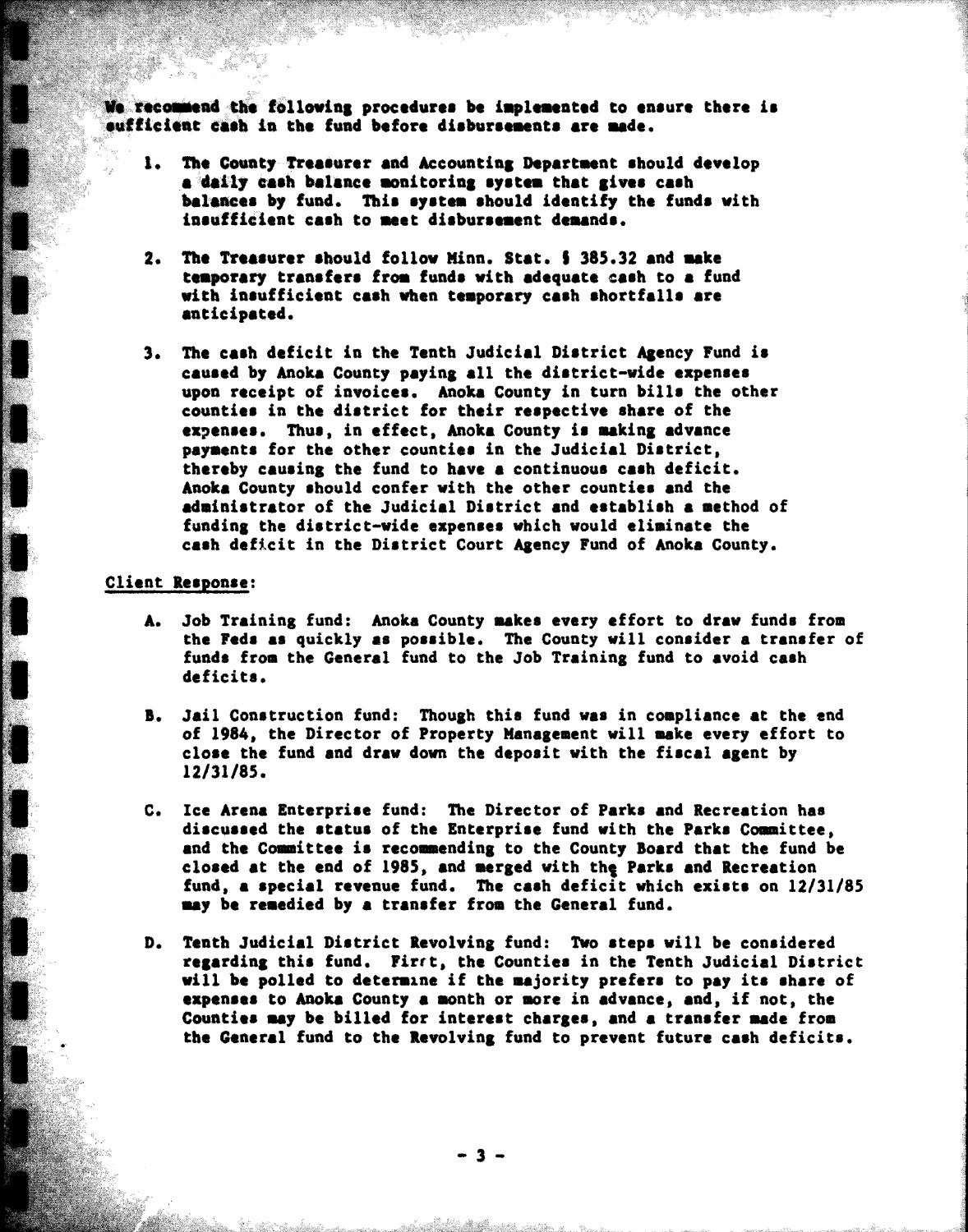#### MANAGEMENT PRACTICES

As part of our financial statement examination, we also reviewed certain management practices. Our review was not a detailed study of every system. procedure, and transaction. Accordingly, the items presented here may not be all-inclusive of areas where improvement may be needed.

#### ITEM ARISING THIS YEAR

#### Fund Deficit

The Park and Recreation Spacial Revenue fund had a fund balance deficit at year-end December 31, 1984, of \$26,821.

We recommend that the County either levy or appropriate adequate funds as soon as possible in order to eliminate this deficit.

#### Client Response:

Fund Deficit: The fund deficit in the Parks fund at the end of 1984 was anticipated in the 1985 budget process and the levy for 1985 was increased to provide a positive fund balance at the end of 1985. Additionally, the recommended levy for 1986 is sufficiently large to increase the Parks fund balance even further.

#### PREVIOUSLY REPORTED ITEMS RESOLVED

The following items included in our previous management and compliance letter dated December 17, 1984, have been resolved.

|  |  | Recommendation |  |  |  |  |  |
|--|--|----------------|--|--|--|--|--|
|  |  |                |  |  |  |  |  |

Resolution

Recommendation has been implemented.

## License Center - Remittance of Fees

County fees should be paid over to the County Treasurer more promptly and intact.

# Tax Collection and Distribution

#### (a) Cash Controls

The County Auditor and the County Treasurer should reconcile collections to disbursements for the Tax and Penalty Fund.

# (b) Distribution

Program changes should be made to the Automatic Assessment and Collection System (TACS) to provide an unpaid settlement record to compare with the manually maintained tax levy and settlement records.

The County Auditor has implemented this recommendation as of the 1985 June settlement.

The County has implemented a program modification to the TACS system that will be run at the end of 1985.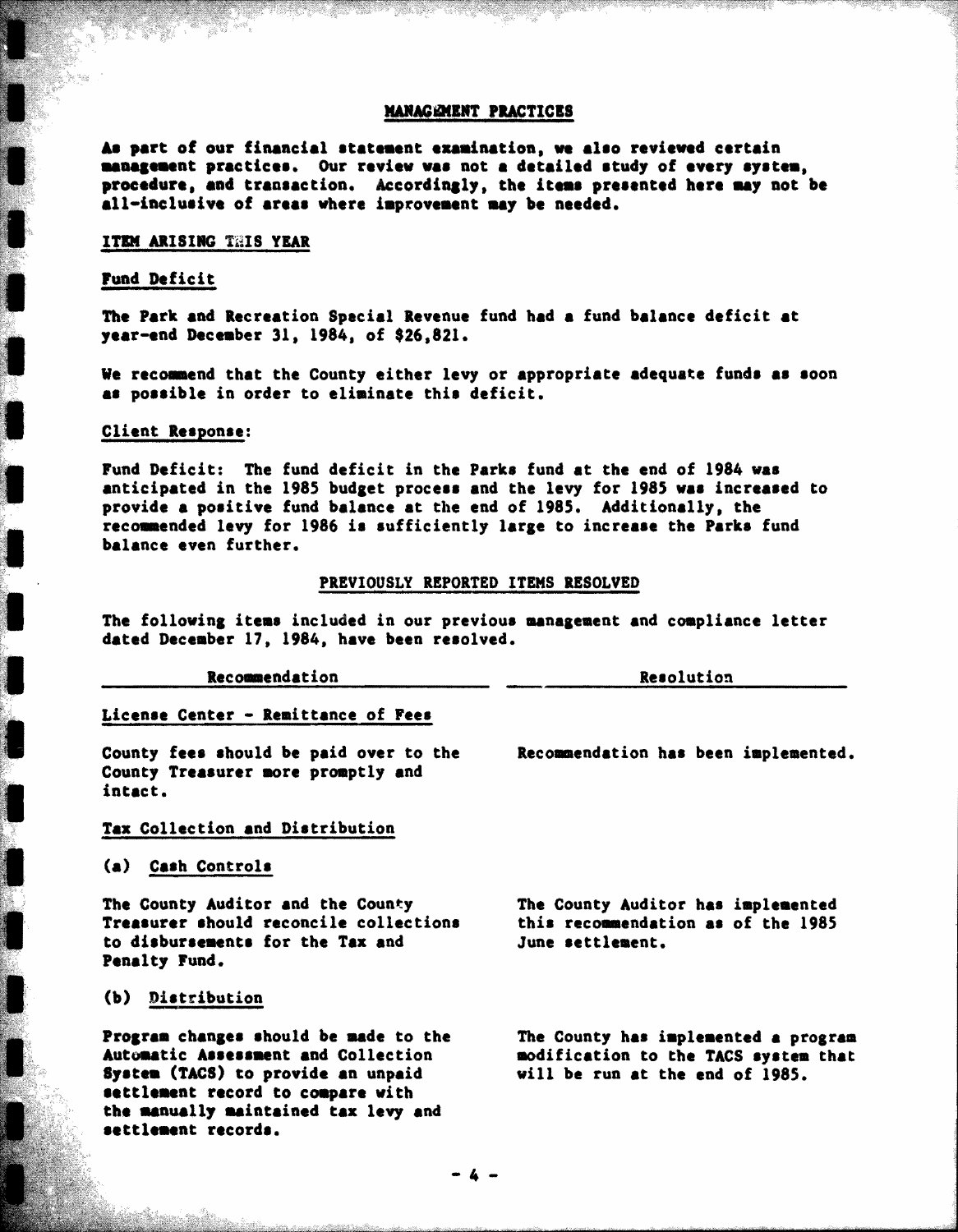We are available throughout the year to assist you in implementing any of our suggestions.

We would like to take this opportunity to thank the County Board and the County staff for their cooperation and assistance given to us during this examination.

**S**bn

ARNE H. CARLSON **State Auditor**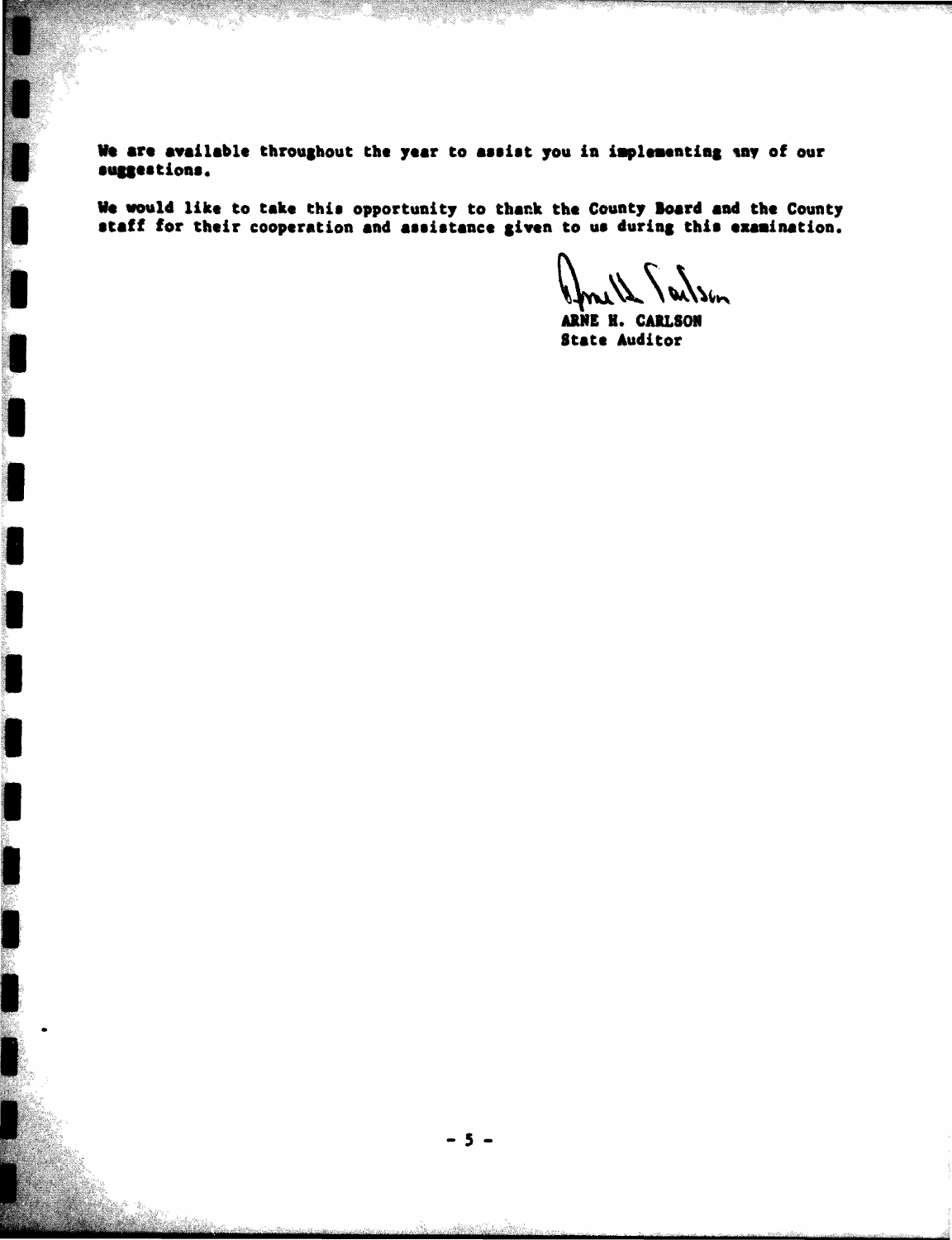

**ARNE H. CARLSON STATE AUDITOR** 

# **STATE OF MINNESOTA** OFFICE OF THE STATE AUDITOR

SUITE 400 **555 PARK STREET SAINT PAUL 55103** 

296-2551

# AUDITOR'S COMMENTS ON COMPLIANCE FOR CIRCULAR A-102. ATTACHMENT P AUDITS

The Honorable Albert A. Kordiak, Chairman Board of County Commissioners Anoka County Courthouse Anoka, Minnesota 55303

We have examined the financial statements of Anoka County as of and for the year ended December 31, 1984, and have issued our opinion thereon dated May 29, 1985. Our examination was made in accordance with generally accepted auditing standards; the provisions of Standards for Audit of Governmental Organizations, Programs, Activities and Functions, promulgated by the U.S. Comptroller General, as they pertain to financial and compliance audits; the provisions of the Office of Management and Budget's (OMB) Compliance Supplement--Uniform Requirements for Grants to State and Local Governments; and the provisions of OMB's Circular A-102. Uniform Administrative Requirements for Grants-in-Aid to State and Local Governments, Attachment P, Audit Requirements. Accordingly, our examination included such tests of the accounting records and such other auditing procedures as we considered necessary in the circumstances.

In connection with our examination, a representative number of charges to federal awards were selected to determine if federal funds are being expended in accordance with the terms of applicable agreements and the provisions of federal law or regulations that could have a material effect on the financial statements or on the awards tested. The results of our test indicate that for the items tested, Anoka County complied with the material terms and conditions of federal award agreements, except as described in this letter. Further, for the items not tested, based on our examination and the procedures referred to above, nothing came to our attention to indicate that Anoka County had not complied with the significant compliance terms and conditions of the awards.

#### ITEM ARISING THIS YEAR

#### Administrative Costs

The Human Services Dep rtm. receives administrative aid through a cost allocation plan prepared by the M ....e.ta Department of Human Services. Funds are provided under grants from the Department of Realth and Human Services (CFDA Nos. 13.679, 13.714, and 13.808)  $\epsilon$ md the Depa tment of Agriculture (CFDA No. 10.551). In 1984. Anoka County received \$163.285 in federal administrative aid passed through the Minnesota Department of Human Services.